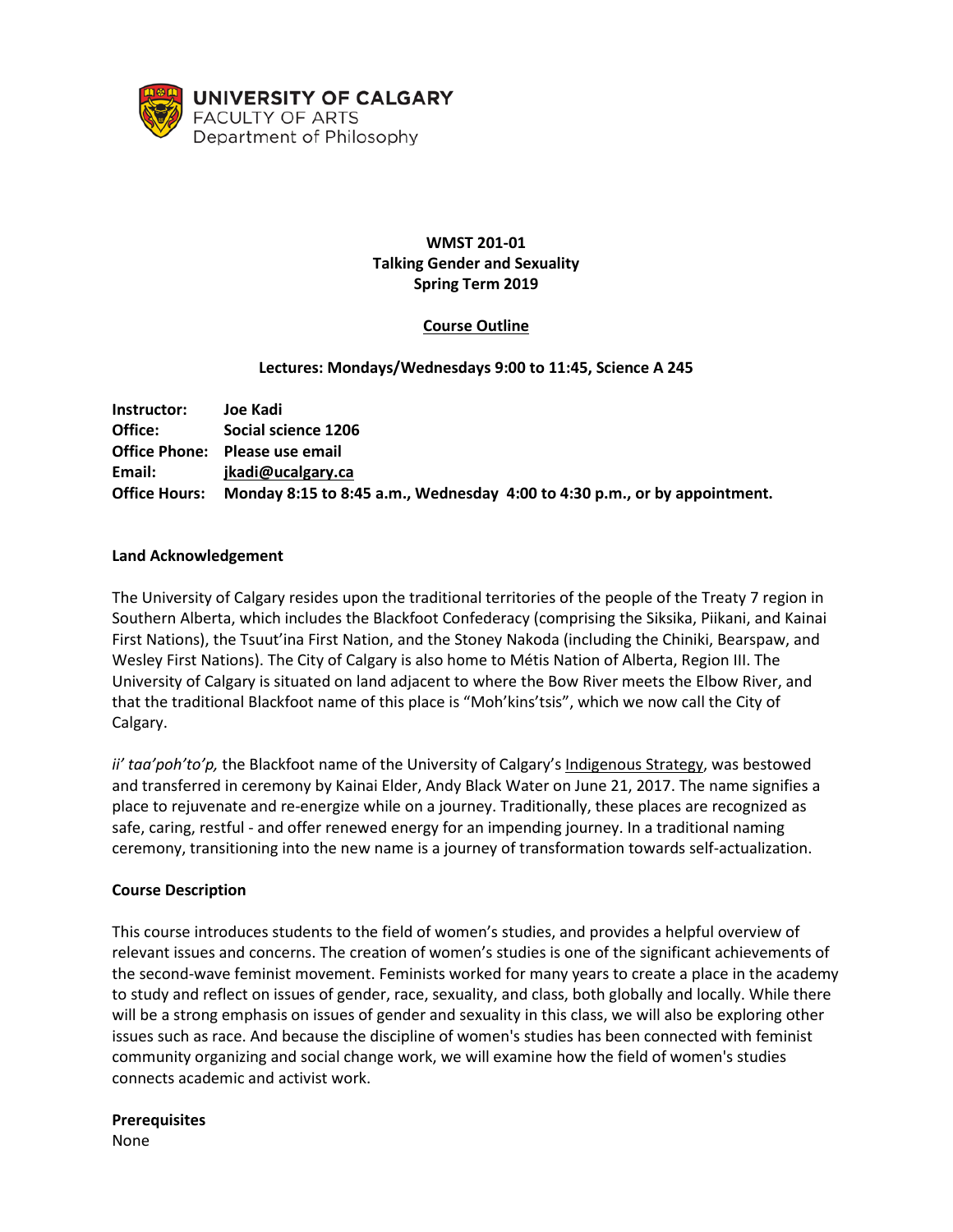### **Course Learning Outcomes**

-To understand key issues in the lives of people marginalized due to their gender and/or sexuality.

-To gain knowledge of important historical forces and events.

-To appreciate the practical implications of feminist analysis in everyday life.

-To consider gender, race, and sexuality, in both social terms and personal terms.

-To develop critical thinking skills, grounded in principles of social justice.

-To become a more conscious, self-reflective person.

-To create a vibrant learning community based on participation, empathy, and respect.

-To understand what social change is, and how it has impacted, and continues to impact, our world and our lives.

### **Content Warning**

Some of the materials and topics in this class may include explicit written or audio-visual content (violence, sexuality, objectionable or illegal conduct). If these materials make you uncomfortable, you are encouraged to speak with the professor. You will not be exempt from any assigned work but we will work together to accommodate your concerns. This class respects difference and diversity while welcoming thoughtful, critical debate and discussion.

# **Participatory Classroom Philosophy**

In our participatory classroom, students will be invited to engage in a number of ways, from dyads to small groups to full class. Engagement is encouraged, and not forced. Aligning personal goals with our braver space guidelines and intentions will be helpful.

### **Required/Recommended Texts:**

All readings are available on D2L. It is the responsibility of the student to secure permanent copies of the readings at the beginning of term, and deal with any technological malfunctions; the instructor cannot help with this.

### **Course Assessment**

This course offers no re-takes or make-up assignments. Requests for extensions on assignments should be done well ahead of the due date. If you wish to discuss a grade with the instructor, you must do so during office hours. You will be expected to reflect upon your assigned grade in the context of the course guidelines and any rubrics.

Unless otherwise stated, assignments for the D2L drop-box must be submitted by 11:59 p.m. on the due date.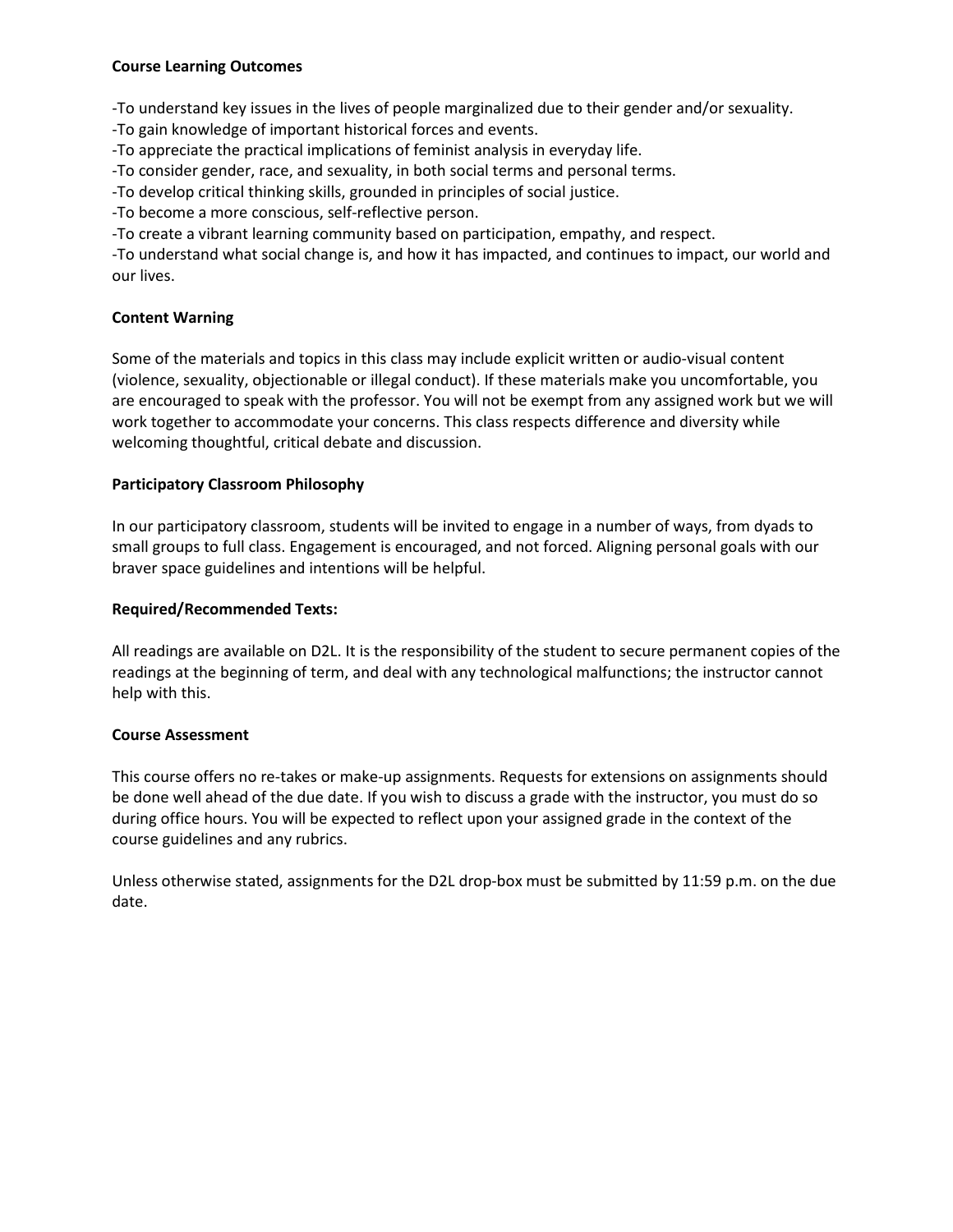### **Assignment Overview**

- Participatory classroom assignment 10 percent of final grade, 2 parts, due May 13 and June 12, D2L drop-box, 11:59 p.m.
- Individual quiz 10 percent of final grade, in class on May 13.
- Bystander training 10 percent of final grade, online quiz due May 20 at 11:59 p.m.
- GBA+ 10 percent of final grade, online course completed and certificated uploaded by May 22 at 11:59 p.m.
- Library training quiz 10 percent of final grade, online quiz due June 3 at 11:59 p.m.
- Two group quizzes on reading comprehension in class, 12.5 percent each, 25 percent of final grade, in class, first quiz May 27, second quiz June 5.
- Final take-home exam 25 percent of final grade, handed out June 17, due June 19, D2L dropbox, 11:59 p.m.

# *Participatory Classroom Assignment*

Considering that this is a participatory classroom, and that the success of a participatory classroom depends on each individual, this assignment will provide the chance for students to set out their intentions for the term, in terms of attendance, participation, engagement, and adherence to the student guidelines/braver space guidelines, and then assess whether they met those expectations. The first part of the assignment is due May 13, D2L, 11:59 p.m., and will consist of roughly one doublespaced page. In it, the student will set out their plan for their level of attendance, participation, engagement, and adherence. In the second part of the assignment, which is due June 12, D2L, 11:59 p.m., students will begin by assigning themselves a letter grade that they believe accurately reflects their attendance, participation, adherence to student guidelines/braver space guidelines, and depth of learning. *Remember: students are giving themselves a grade for the 10 percent of their mark that pertains to issues of participation and engagement, as opposed to the grade they believe they deserve for the entire course.* Students will assess how well they met the expectations they set out in the first part of the assignment, and explain their rationale for the grade. The student's assessment will be considered in light of the instructor's observations, and the instructor will have final say concerning the grade.

### *Bystander Intervention Training*

UCalgary Strong (http://www.ucalgary.ca/currentstudents/ucalgarystrong) is committed to bringing cutting-edge practices in health and wellness to campus. One exciting aspect of this initiative is that many of their strategies are built upon feminist social justice practices. Bystander Intervention Training is one such practice. This assignment utilizes the university's own training program with an added element of critical reflection and learning self-assessment. We will have a chance to go through the bystander training in class. Afterwards, there will be a quiz available on our D2L site; students can complete the quiz after the training has taken place. The deadline for completing the quiz is May 20, 11:59 p.m.

### *GBA+*

Status of Women Canada offers online certification in "Gender-Based Analysis Plus." The training program takes approximately 2 hours; there is a required quiz at the end for which you must receive a grade of at least 80% to receive your certification. Submit a copy of your certification in the D2L Dropbox labeled "GBA+" to receive your grade. [https://www.swc-cfc.gc.ca/gba-acs/course-cours-en.html.](https://www.swc-cfc.gc.ca/gba-acs/course-cours-en.html) The deadline for completing GBA+ and uploading the relevant documents is: May 22, 11:59 p.m. Students who complete this assignment by the due date will earn an A grade (that is, 93 out of 100 points) on this assignment.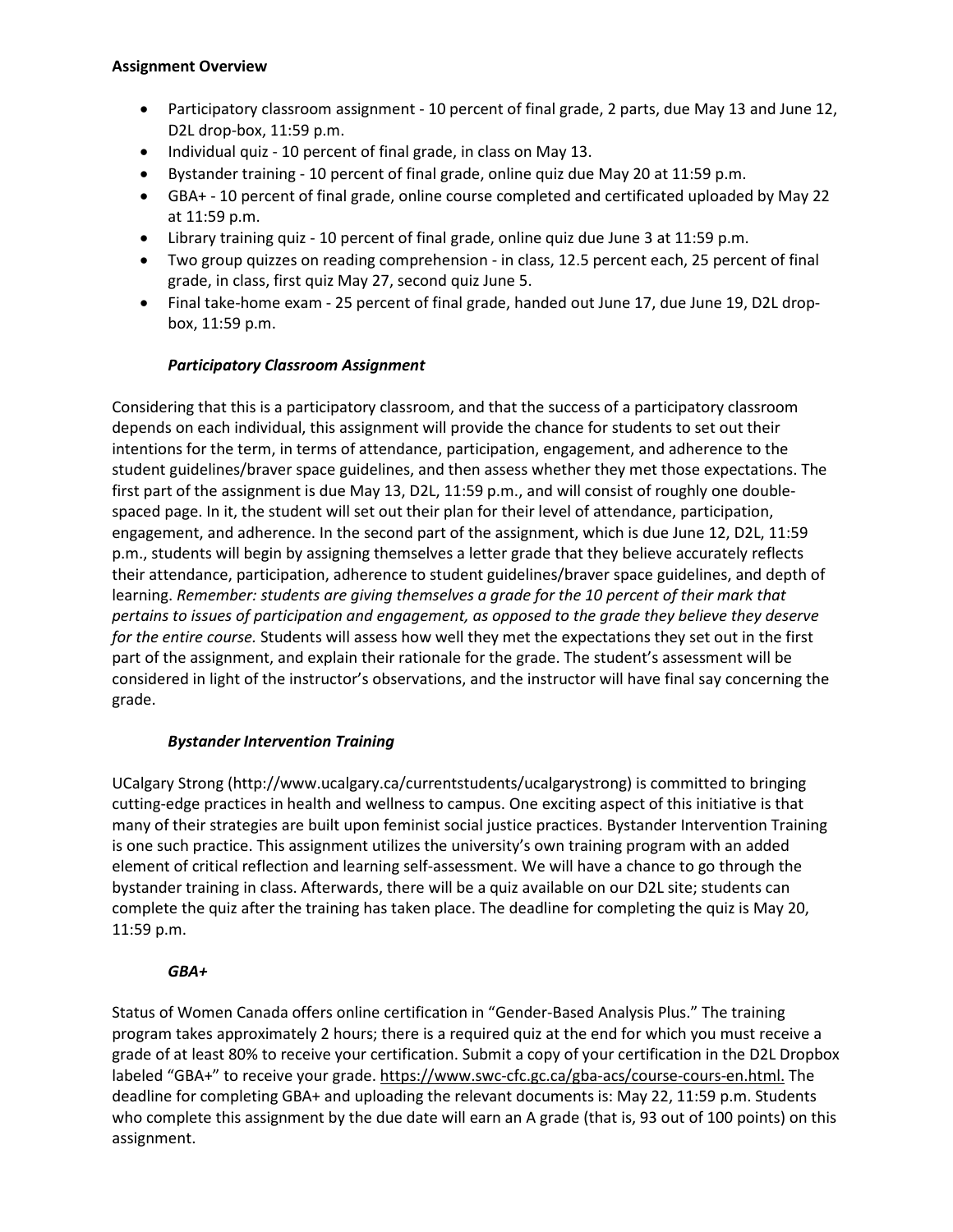#### *Individual Quiz*

Students will complete an in-class quiz on May 13. The focus of this quiz is the course outline and the Student Code of Conduct Agreement. Students will be prepared to discuss the general concepts of the Student Agreement, braver space, the participatory classroom, the course learning outcomes, and the assignments for this term.

### *Library Training Quiz*

We will work with the Women's Studies librarian this term, so that students can strengthen their understanding of citations and research. This online quiz will be based on the work done with the librarian. It will be completed through D2L, and the due date is June 3, 11:59 p.m.

### *Group Quizzes*

These closed-book, in-class quizzes will occur on May 27 and June 5. Students will be asked to explain general concepts, ideas, and theories from the articles they have read that day. This will not involve memorizing word for word from the text, but will be a chance for students to explain these concepts in their own words. The quizzes will be done in the small groups that were set near the beginning of the term. Keep in mind that it is important to prepare well for these quizzes, given that your own grade and the grade of your fellow students depend upon it. If you are concerned that your reading comprehension skills are not strong, you would be well-advised to meet with the instructor during office hours, to get helpful ideas about how to strengthen them. Each quiz is worth 12.5 percent of the final grade.

### *Final Exam*

This will be handed out in class on June 17. The exam will be set up in such a way that students are able to provide the instructor with evidence of their ability to explain course material in their own words, illustrate the depths of their critical/holistic thinking skills, and show that they are able to make connections between our course readings, our class discussions, and important social issues of our day. The exam will be due at 11:59 p.m., on June 19, and must be submitted through the Dropbox of our D2L site.

### **Policy for Late Assignments**

Unless otherwise stated, no extensions will be granted on assignments except in cases of documented medical or personal distress. Failure to submit on time will result in a grade of F (zero).

Failure to complete all of the required exams and assignments (including Engagement) may result in a grade of F (zero) in the course. If you complete all assignments but receive more than two Fs, the professor reserves the right to give you a final grade of F.

It is the student's responsibility to keep a copy of all assignments in case of loss by any cause.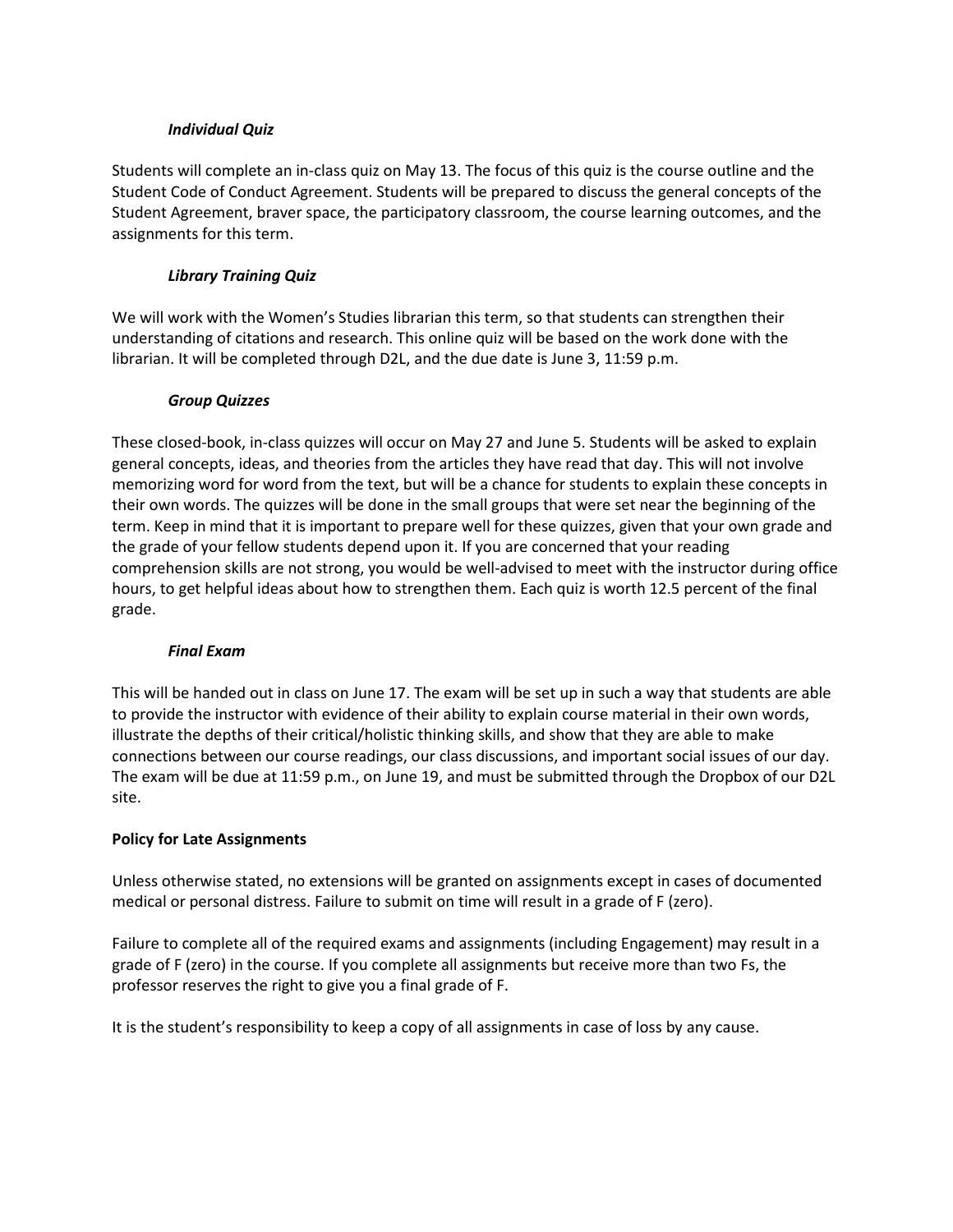### **Grading system:**

This course uses a combination of letter and number grades, according to the chart below. The university's Undergraduate Grading System is available here: [http://www.ucalgary.ca/pubs/calendar/current/f-2.html.](http://www.ucalgary.ca/pubs/calendar/current/f-2.html)

In most cases where the final letter grade for the course is less than 1% from the next higher grade, the professor will round-up. This course does not use a bell curve – whatever mark you get is it.

| A+   | $96 - 100%$    | $C+$ | $65 - 69.99%$ |
|------|----------------|------|---------------|
| Α    | $90 - 95.99\%$ | C    | $60 - 64.99%$ |
| А-   | $85 - 89.99%$  | $C-$ | $54 - 59.99%$ |
| $B+$ | $80 - 84.99%$  | D+   | $53 - 54.99%$ |
| В    | $75 - 79.99%$  | D    | $50 - 52.99%$ |
| B-   | $70 - 74.99%$  | F    | $0 - 49.99%$  |

# **Grading Scale**

#### **Women's Studies Program Course Policies**

### **Course Content:**

This class respects difference and diversity while welcoming thoughtful, critical debate and discussion. No one person's right to their beliefs may supersede another person's right to security and dignity.

When in a classroom dedicated to social justice education, conflict will happen. That is part of a healthy, dynamic, questioning space of learning and discovery. You are encouraged to hold onto your own personal beliefs, but recognize that there will be differences of opinion and experience.

A university classroom holds high standards of research, evidence, and analytical proof. Students need to listen attentively, respectfully, and critically to the evidence provided in class lectures, readings, discussions, and other materials.

Some of the materials and topics in this class may include explicit content (violence; sexuality; profanity; blasphemy; objectionable or illegal conduct). If you feel any materials may cause you distress or severe discomfort, you are encouraged to speak with the professor and/or to take measures to ensure that you feel braver in the classroom. You will not be exempt from any assigned work but we will work together to accommodate your concerns.

If you feel that you need more support than can be provided by the classroom or the instructor, you are encouraged to take advantage of some of these resources:

SU Wellness Centre [\(http://www.ucalgary.ca/wellnesscentre/](http://www.ucalgary.ca/wellnesscentre/) 403-210-9355 / 403-266-4357)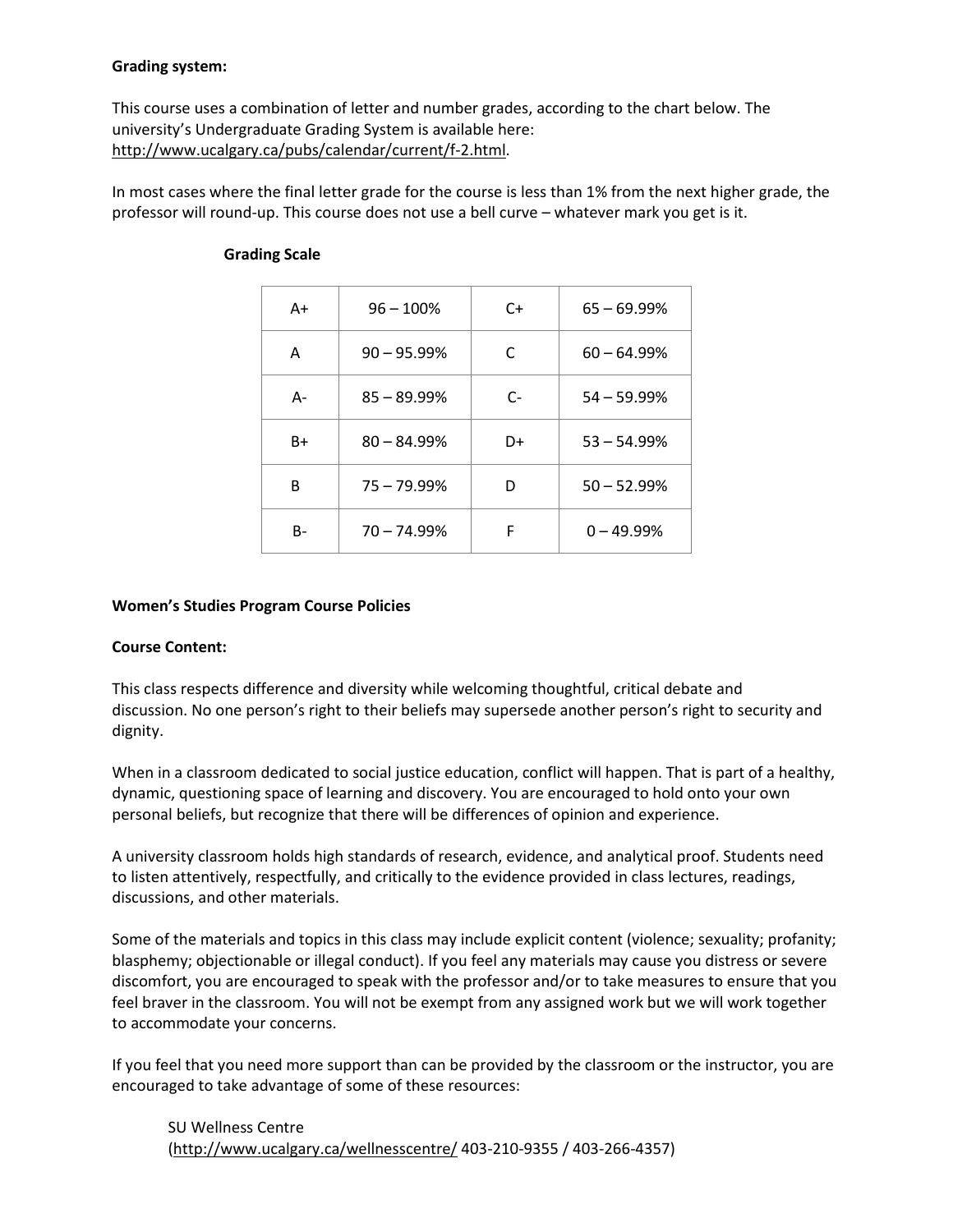Calgary Communities Against Sexual Abuse Hotline [\(http://www.calgarycasa.com/](http://www.calgarycasa.com/) 403-237-5888)

Trained peer supporters are also available on campus at the following centres:

Women's Resource Centre [\(https://www.ucalgary.ca/women/](https://www.ucalgary.ca/women/) 4th Floor, MacEwan Centre, in The Loft)

Q Centre for Gender and Sexual Diversity [\(https://www.su.ucalgary.ca/programs-services/student-services/the-q-centre/](https://www.su.ucalgary.ca/programs-services/student-services/the-q-centre/) 2nd Floor, Mac Hall, near The Den)

Faith and Spirituality Centre (http://www.ucalgary.ca/fsc/ 3rd Floor, MacEwan Centre)

Native Centre (https://www.ucalgary.ca/nativecentre/ 3rd Floor, MacEwan Centre)

For more resources, you are encouraged to consult the Campus Mental Health Strategy. http://www.ucalgary.ca/mentalhealth/

If you have a serious concern about the instructor's conduct, you may speak in full confidence to the Head of the Department of Philosophy [\(phildept@ucalgary.ca\)](mailto:phildept@ucalgary.ca) Please note, Women's Studies is a program that is administered by the Department of Philosophy.

# **Student Code of Conduct Agreement, also known as the Student Agreement**

A Student Code of Conduct Agreement is part of this course, available on D2L. It is a required component of the class (see "Engagement").

Students are expected to attend class regularly. They must come prepared and ready to work.

Responsibility for fulfilling the requirements for all aspects of the course resides with the student. The professor will not give out lecture notes, repeat information, nor provide replacement copies of material that was provided during regular class meetings.

Plagiarism, defined as using any source whatsoever without clearly documenting it, is a serious academic offense. Consequences include failure on the assignment, failure in the course and possible suspension or expulsion from the university. Please refer to the following information and make sure you are familiar with the statement on plagiarism provided at the end of the syllabus. <http://www.ucalgary.ca/pubs/calendar/current/k-2-1.html>

### **Course Technology**

Students are welcome to bring portable word processing devices (tablets, laptops, airbooks, Acer, anything you got) to take notes in class. Using your device to go online for any reason – unless the instructor gives you direction to do so for class-related purposes – is prohibited and may result in having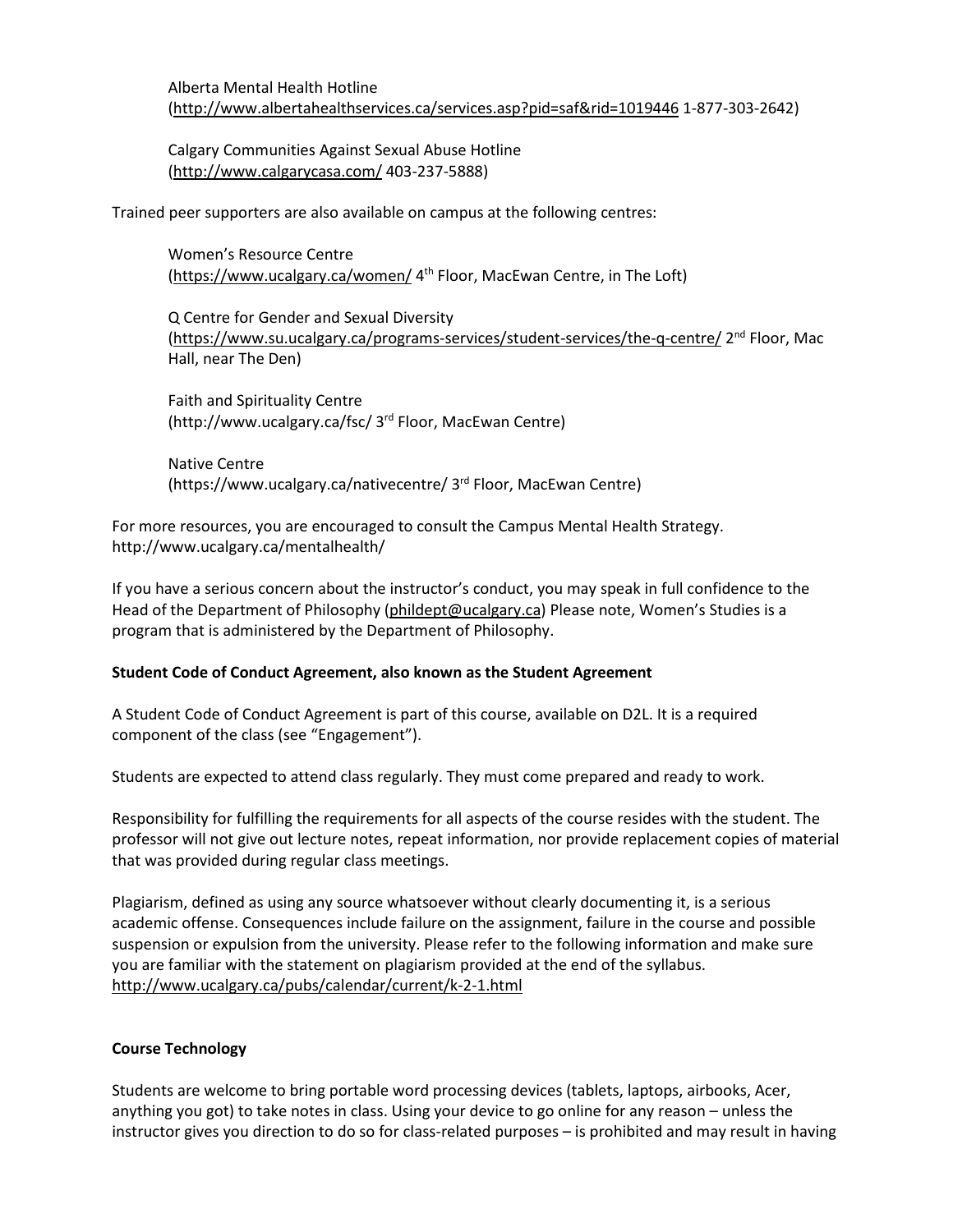your privileges to use your device in class revoked and/or you being removed from the class. See the Student Code of Conduct Agreement for more details.

A D2L portal has been set up for this course that allows for group correspondence, course announcements, class materials, assignment submissions and grading, and other forms of communication. Students are expected to check D2L before class time for any last minute changes or cancellations. D2L only uses @ucalgary email addresses.

### **Student-Instructor Communication**

Appropriate communication procedures are described in detail in the Student Code of Conduct Agreement. The instructor's preferred means of communication is first by scheduled office hours, then by a pre-arranged meeting time (only if the professor's office hours conflict with another course), and then by email.

The instructor will endeavor to respond to emails within three business days after receiving the message. If the student emails a question that is fully addressed by the syllabus, Student Code of Conduct, or posted on D2L, the instructor will not reply. Therefore, if you don't receive a response within three business days, that probably means you can find the answer somewhere yourself. The instructor may respond to your email query with the request that you come meet with them in person to discuss. Please note, that the university's regular business hours are 8:30 a.m.-4:30 p.m..

#### **Braver Space Guidelines**

"Braver Space" principles recognize that everyone brings different resiliencies and capacities to a group setting. We must all bring our personal bravery into the classroom space, and be mindful of what that means specifically to us. This does not mean sharing or participating in a way that violates personal boundaries (yours or another person's), nor cajoling others into participating in ways that are not conducive to their personal bravery. It means *being respectful, self-aware, and mindful of the classroom dynamic and your place in it*. Some guidelines are provided below.

Do not make assumptions about other people's identities and life experiences. That includes but is not limited to race, gender, sexuality, physical ability, mental and emotional well being, spirituality or religiosity, age, citizenship status, and reproductive capabilities.

Recognize that language is a powerful tool in social justice education. It also changes as new issues and greater clarity develop. Therefore, if you need to correct language use, do so respectfully; and if you are corrected, accept that correction respectfully.

Becoming self-aware is a continual process, and everyone is at a different point on their personal journey. Individuals make mistakes. Our assumption in this classroom is that we are all moving forward with our best intentions. If someone says something that may be construed to be problematic, we will raise questions and/or concerns about the language, not about the person.

Make an effort to speak from the position of "I" (not the generalized "you" or "people") and to clarify any statements you make, using verifiable evidence and experience. Making a sweeping judgment on a class or group of people is not acceptable.

Address people without assuming their gender. Some ways to do this:

• Don't refer to groups as guys, ladies, women, men, etc. Instead use gender-neutral terms like "folks," "all," "everyone," etc.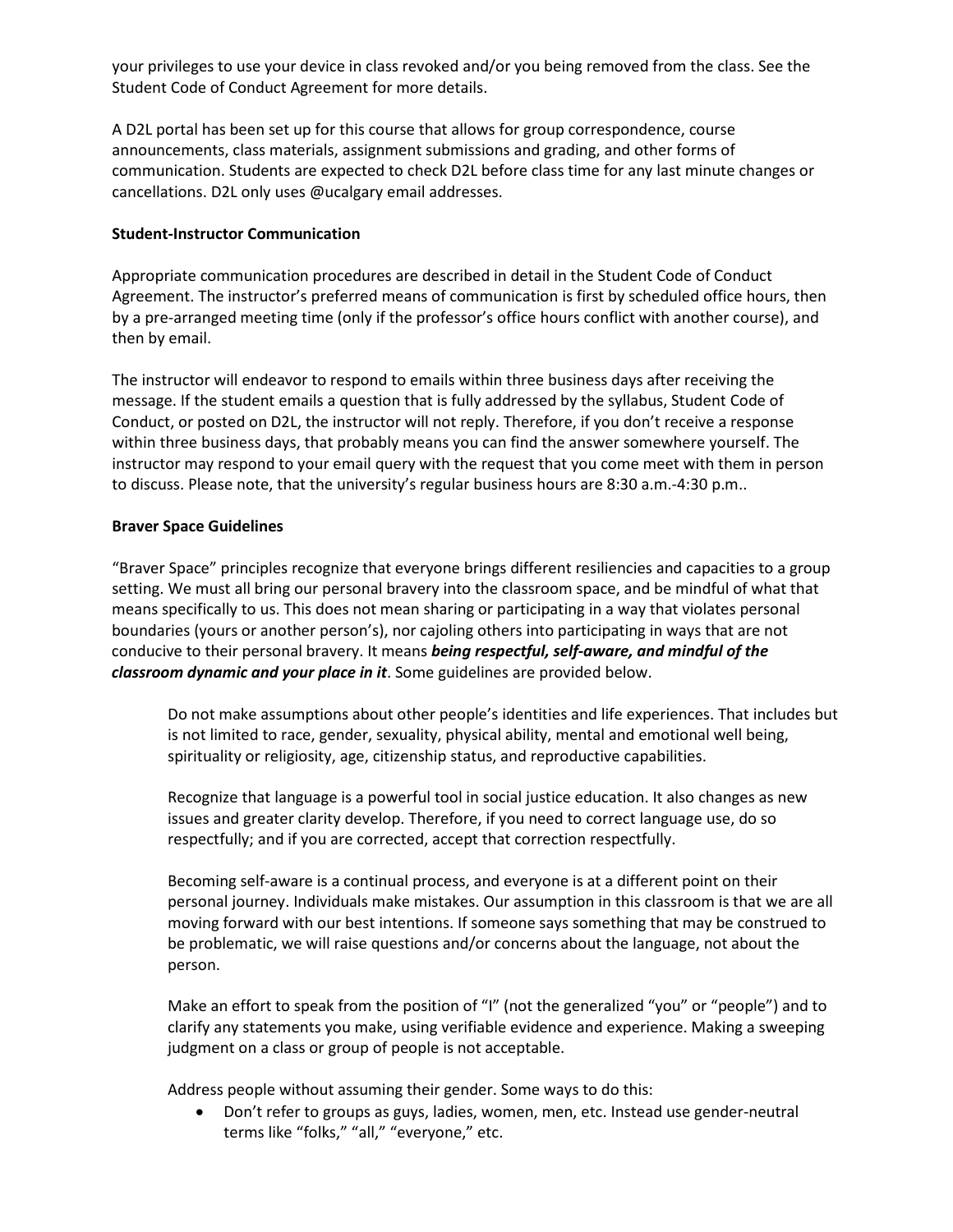• Refer to individuals whose gender has not been disclosed to you in gender-neutral ways such as "the person who said…"

Address people using the gender pronouns they have indicated for themselves. Offer your gender pronouns to others to make it a braver space to talk about gender pronouns. Some gender pronouns include, but are not limited to:

- they/them/theirs
- she/her/hers
- ze/hir/hirs
- he/him/his
- ey/em/eirs

Similarly, if you are unsure about any aspect of a person's identity and how they would prefer to be addressed, ask respectfully. This can apply to Indigeneity, race or ethnicity, faith or spirituality, physical or mental ability, or other vectors of their identity. When speaking in more general terms, if you are corrected, accept the correction graciously. If you are questioned about your choice of general or self-identification, provide a succinct and respectful explanation.

Provide discrete and succinct content warnings if you will be talking about topics that may be traumatic for some and the content is not already apparent. Examples of such topics could include abuse, violence, addiction, suicide, mental health, transphobia/homophobia/other forms of discriminatory behaviours. An example of wording could be, "Please note that there will be (x) content in my discussion."

Respect your own and others' physical, mental, and emotional boundaries. Please speak up in a respectful way if you are uncomfortable, seek support if you want/need it, and engage in selfcare as required, while still maintaining your commitment and focus on the participatory classroom.

#### **About the Women's Studies Program**

The Women's Studies Program offers Major, Minor, and Honours undergraduate degrees. Housed in the Department of Philosophy, the program is dedicated to offering students a feminist social justice classroom where we can bravely explore issues relating to gender and sexual equity and diversity from many perspectives. For more information, contact the program coordinator [\(wmstprog@ucalgary.ca\)](mailto:wmstprog@ucalgary.ca) and check out our website[: https://arts.ucalgary.ca/womens-studies.](https://arts.ucalgary.ca/womens-studies)

The University of Calgary has a number of student clubs and campus centres dedicated to issues of gender and sexual equity and diversity. Here are links to their Facebook sites (please note that the instructors are often members of these social media sites):

[Consent Awareness and Sexual Education Club](https://www.facebook.com/UCalgaryCASE) [Faith and Spirituality Centre](http://www.ucalgary.ca/fsc/) [Native Centre](https://www.ucalgary.ca/nativecentre/) [Queers on Campus](https://www.facebook.com/groups/qcampus/) [Q: The SU Centre for Gender and Sexual Diversity](https://www.facebook.com/pages/Q-The-SU-Centre-for-Sexual-Gender-Diversity/132864866765926) [Women in Leadership Club](https://www.facebook.com/WILUCalgary) [Women's Resource Centre](https://www.facebook.com/WRCcalgary) [Women's Studies and Feminism Club](https://www.facebook.com/groups/327919917307086/)

The Women's Studies program is administered by the Department of Philosophy. The Program Coordinator is Joe Kadi [\(jkadi@ucalgary.ca](mailto:jkadi@ucalgary.ca) [/ wmstprog@ucalgary.ca\)](mailto:wmstprog@ucalgary.ca). The Head of the Department of Philosophy is Nicole Wyatt [\(nicole.wyatt@ucalgary.ca](mailto:nicole.wyatt@ucalgary.ca) / [phildept@ucalgary.ca\)](mailto:phildept@ucalgary.ca).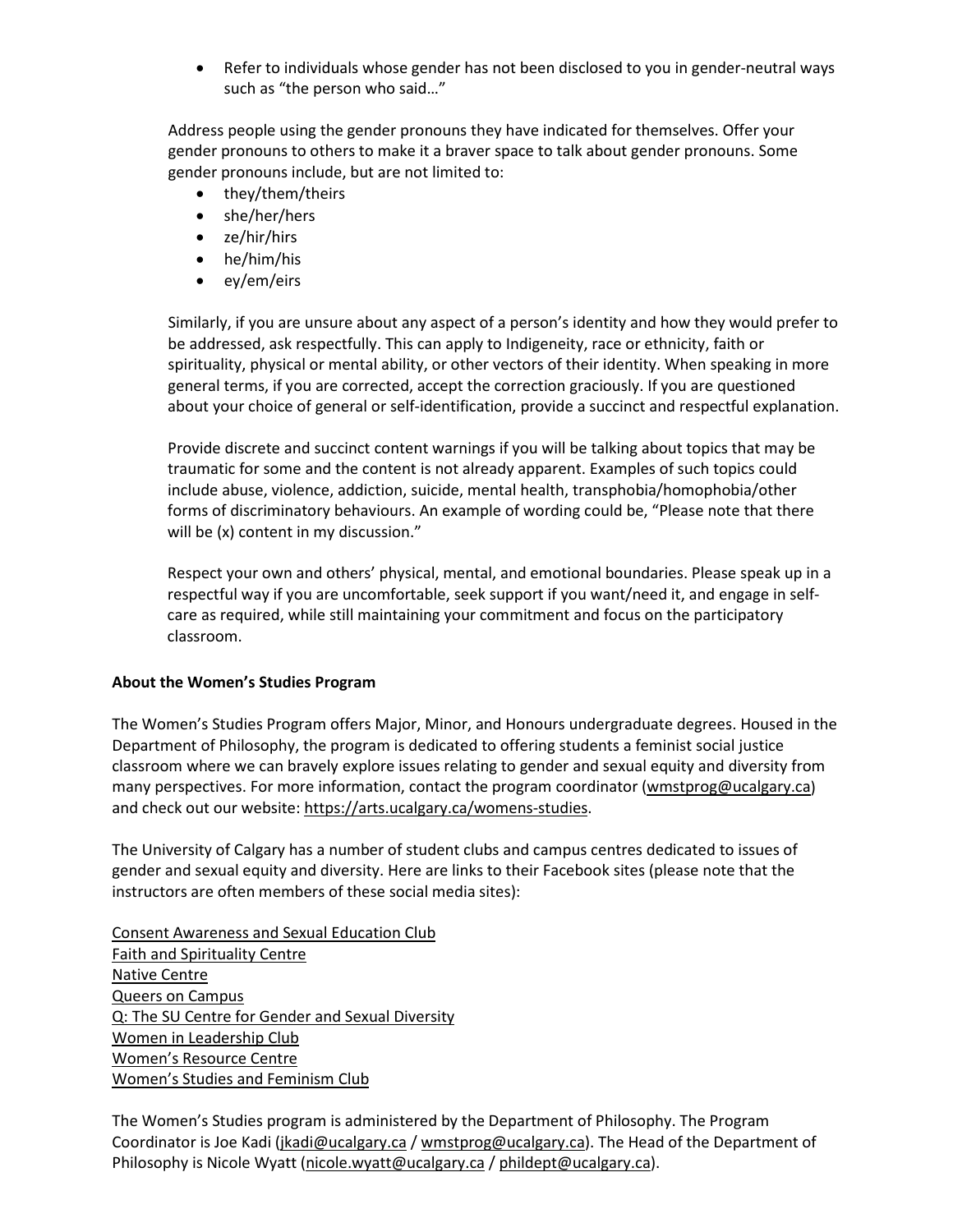### **IMPORTANT DEPARTMENTAL, FACULTY AND UNIVERSITY INFORMATION**

#### **Academic Honesty**

Cheating or plagiarism on any assignment or examination is regarded as an extremely serious academic offense, the penalty for which will be an F on the assignment or an F in the course, and possibly a disciplinary sanction such as probation, suspension, or expulsion. See the relevant section K.5 on 'Academic Misconduct' in the current University Calendar [http://www.ucalgary.ca/pubs/calendar/current/k-5.html.](http://www.ucalgary.ca/pubs/calendar/current/k-5.html)

Intellectual honesty requires that your work include adequate referencing to sources. Plagiarism occurs when you do not acknowledge or correctly reference your sources. If you have questions about correct referencing, consult your instructor.

#### **Academic Accommodation**

The student accommodation policy can be found at: [ucalgary.ca/access/accommodations/policy.](http://www.ucalgary.ca/access/accommodations/policy)

Students needing an Accommodation because of a disability or medical condition should communicate this need to Student Accessibility Services in accordance with the Procedure for Accommodations for Students with Disabilities [http://www.ucalgary.ca/policies/files/policies/student-accommodation](http://www.ucalgary.ca/policies/files/policies/student-accommodation-policy.pdf)[policy.pdf.](http://www.ucalgary.ca/policies/files/policies/student-accommodation-policy.pdf)

Students needing an Accommodation based on a Protected Ground other than Disability, should communicate this need, preferably in writing, to their instructor.

#### **D2L Help**

Desire2Learn is UCalgary's online learning management system. Important information and communications about this course may be posted on D2L. Go t[o https://ucalgary.service-now.com/it](https://ucalgary.service-now.com/it) for help.

#### **General Academic Concerns and Program Planning**

Have a question but not sure where to start? The Arts Students Centre is your information resource for everything in the Faculty of Arts. Drop in at SS102, call 403-220-3580, or email [ascarts@ucalgary.ca](mailto:ascarts@ucalgary.ca). Advisors in the ASC can also provide assistance and advice in planning your program through to graduation. Visit the Faculty of Arts website at<https://arts.ucalgary.ca/advising> for detailed information on common academic concerns.

### **Advice on Women's Studies Courses**

You may find answers to your more specific questions about a degree in Women's Studies at the University Calgary a[t https://arts.ucalgary.ca/womens-studies](https://arts.ucalgary.ca/womens-studies) or contact the Coordinator of the WMST Program, Joe Kadi at [jkadi@ucalgary.ca.](mailto:jkadi@ucalgary.ca)

### **Registration and Prerequisite Waivers**

If you have questions regarding registration, or are seeking permission to waive the prerequisites for a course, email the Philosophy Department Undergraduate Program Administrator (UPA), Rebecca Lesser [\(rebecca.lesser@ucalgary.ca\)](mailto:rebecca.lesser@ucalgary.ca). Include the specific course information and your UCID number in your request.

### **Writing**

This course will include written assignments. All written assignments (including, although to a lesser extent, written exam responses) will be assessed at least partly on writing skills. Writing skills include not only surface correctness (grammar, punctuation, sentence structure, etc.) but also general clarity and organization. Research papers must be properly documented. Students are also encouraged to use